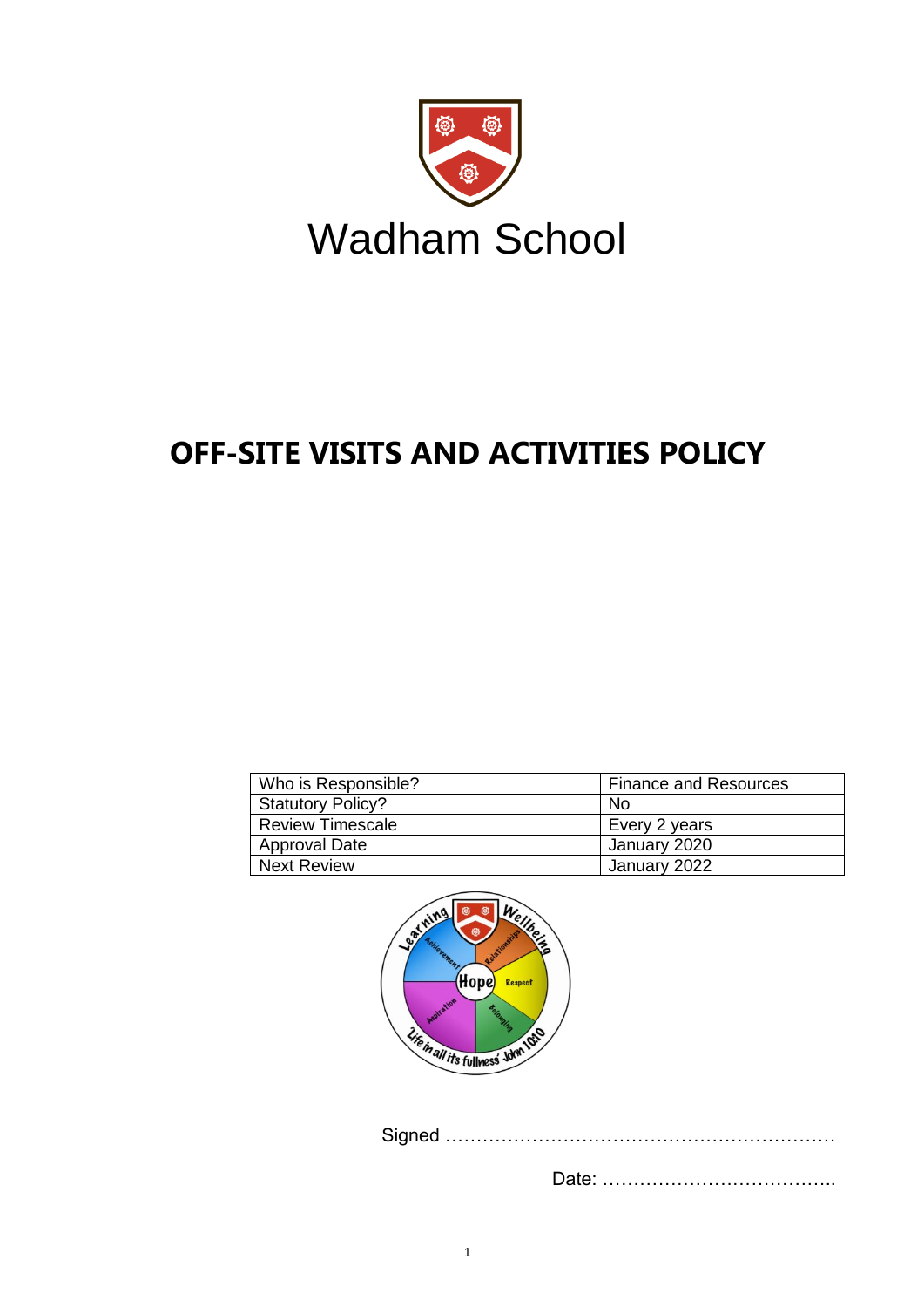# **INTRODUCTION**

Off-site visits/activities for students at Wadham School are arranged by or on behalf of the school, and would normally take place away from the school site. Off-site activities for students can supplement and enrich their education by providing experiences that would otherwise be impossible. All off-site activities should serve an educational purpose, providing experiences beyond the classroom that enriches learning and personal development.

In this policy, we seek to establish a clear and coherent structure for the planning and evaluation of our off-site visits to manage and minimise risk, ensuring the safety and health of all students at all times. Within these limits, we seek to make off-site visits available to all students and wherever possible to make them accessible to those with disabilities. Off-site visits usually take place within the school day, but the school may also organise and deliver off-site activities that take place outside of normal school hours or involve overnight residence away from home.

# **AIMS AND OBJECTIVES**

The aims of our off-site visits are to:

- Enhance curricular and recreational opportunities for our students;
- Provide a wider range of experiences for our students that could not be provided on the school site alone;
- Promote the independence of our students as learners, enabling them to grow and develop in new and different learning environments.

## **Curriculum Links**

For each subject in the curriculum, there is a corresponding programme of activities that may include visits to specialist venues. All activities should be in line with guidance published by the Local Authority.

## **Residential Activities**

Residential visits enable young people to take part in a wider range of outdoor and adventurous activities. Residential visits will only be undertaken with the endorsement of the Local Authority.

# **ROLES AND RESPONSIBILITIES**

The key role involved in the planning and management of all off-site visits is the External Visit Coordinator. The establishment head will ensure that it has a trained External Visit Co-ordinator, whose role is to:

- Ensure that risk assessments are completed and, when appropriate, individual safety plans and safe working practices.
- Support the governing body in any decision on approval.
- Assign competent staff to lead and help with trips.
- Verify that all accompanying adults have been DBS checked.
- Make sure that all consent and medical forms are obtained.
- Keep records of visits and provide after-visit evaluation to aid future visits.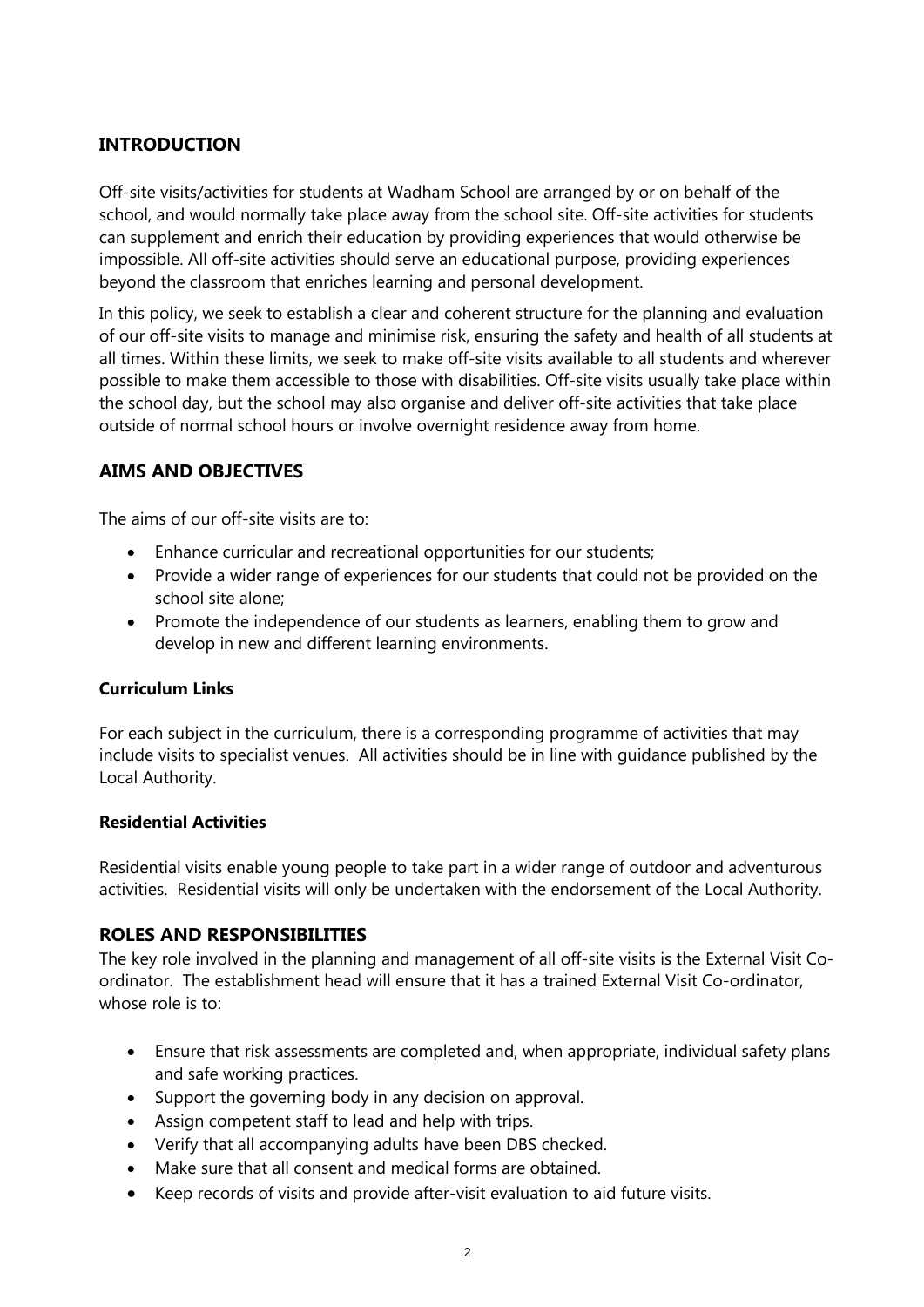# **The school's trained EVC is**: the Business Manager

\_\_\_\_\_\_\_\_\_\_\_\_\_\_\_\_\_\_\_\_\_\_\_\_\_\_\_\_\_\_\_\_\_\_\_\_\_\_\_\_\_\_\_\_\_\_\_\_\_\_\_\_\_\_\_\_\_\_\_

Other key stakeholders involved in an off-site activity are listed below. Further guidance on the roles and responsibilities for each stakeholder can be found on the SCC Outdoor Education website:

[https://www.somerset.org.uk/sites/sccoea/SiteAssets/SitePages/Organisation%20of%20External%](https://www.somerset.org.uk/sites/sccoea/SiteAssets/SitePages/Organisation%20of%20External%20Visits%20or%20Activities/Roles%20and%20Responsibilities%202019%20version.pdf) [20Visits%20or%20Activities/Roles%20and%20Responsibilities%202019%20version.pdf](https://www.somerset.org.uk/sites/sccoea/SiteAssets/SitePages/Organisation%20of%20External%20Visits%20or%20Activities/Roles%20and%20Responsibilities%202019%20version.pdf)

- Governing Body
- Head
- Visit Leader
- Teacher, other staff members
- Students
- Parent/Carer

# **HOW VISITS ARE AUTHORISED**

Staff proposing to arrange an off-site activity must seek and obtain the approval of the Head Teacher and Governing Body (as necessary), in advance, before any commitment is made on behalf of the school.

# **CATEGORY A VISITS/ACTIVITIES**

**Approval for Category A visits and activities** has been delegated by the Governing Body to the **EVC. Governors must review delegation arrangements annually as part of Health and Safety Policy for school.** 

## **Delegated responsibilities form:**

[https://www.somerset.org.uk/sites/sccoea/SiteAssets/SitePages/Templates%20and%20Forms/Gov](https://www.somerset.org.uk/sites/sccoea/SiteAssets/SitePages/Templates%20and%20Forms/Governor_to_Head_Delegation_for_Cat_A%5b1%5d%20(3).doc) ernor to Head Delegation for Cat A[1]%20(3).doc

# **CATEGORY B VISITS/ACTIVITIES**

Approval for Category B visits or activities must be obtained from the Governing Body and the Head Teacher before they take place. Endorsement is also required from the Outdoor Education Adviser, managed by the Local Authority.

## **CLASSIFICATION OF EXTERNAL VISITS:**

External/off-site visits fall under one of three categories: Category A – non-adventurous, local activities Category B – Adventurous activities, residential, activities that require an overnight stop, or offsite visits that take place abroad Category C - Duke of Edinburgh's Award activities

Further guidance on the classification of visits can be found on Page 3 of the **Notification, Approval and Endorsement** document, found on the Outdoor Education website, or via the following link: [Classification of Visits](https://www.somerset.org.uk/sites/sccoea/SiteAssets/SitePages/Organisation%20of%20External%20Visits%20or%20Activities/Notification,%20Approval%20and%20Endorsement%20System.pdf)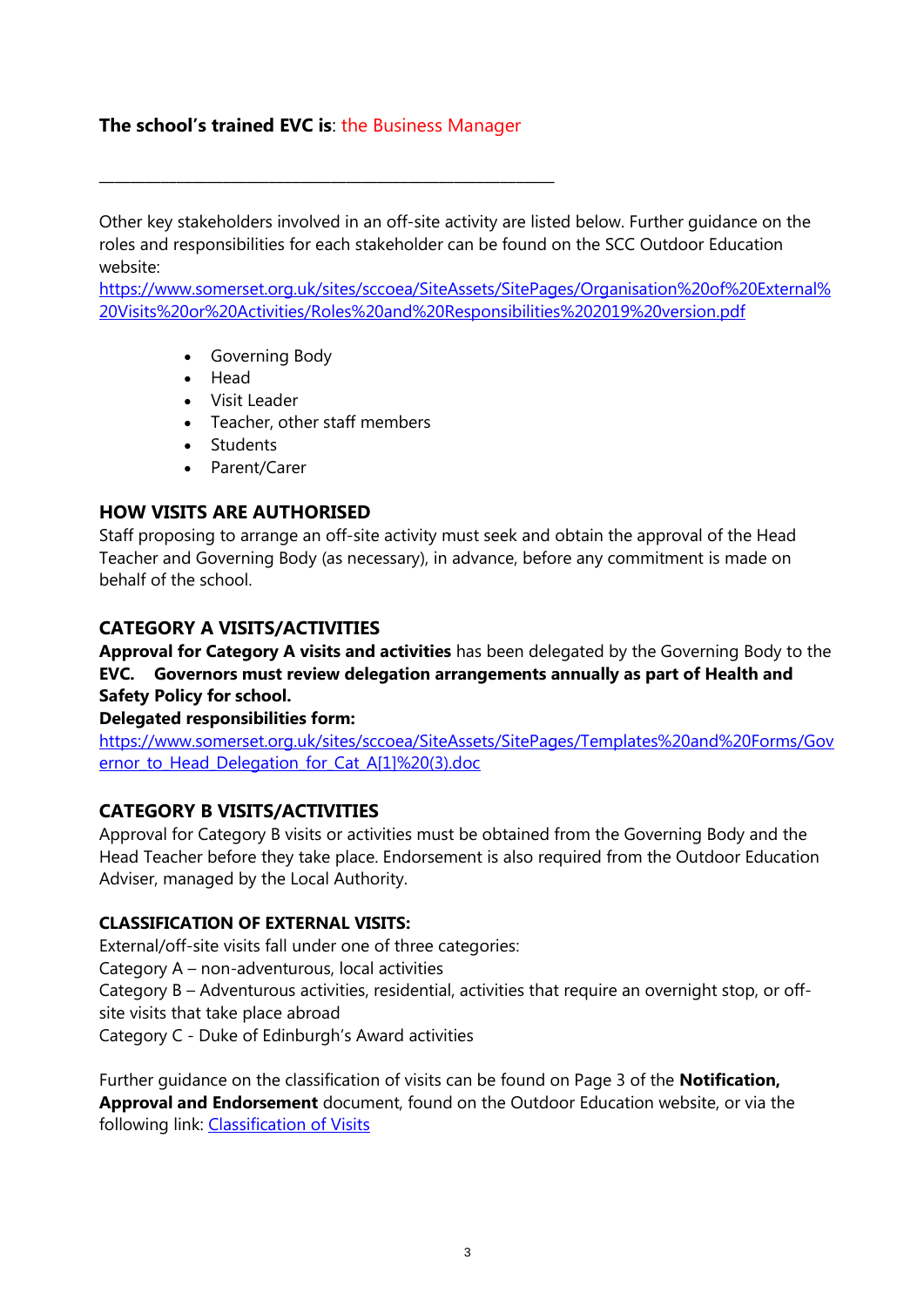# **PLANNING A VISIT OR ACTIVITY**

The Visit Leader must ensure that the visit or activity is planned and endorsed by the External Visit Coordinator and Outdoor Education Adviser (if applicable) before the activity or off-site visit commences.

When planning **Category A** activities, a record of the trip or activity is entered on the European Education Consultants website. A record is kept within the school.

**Category B and C** activities are carried out using the European Education Consultants (EEC) Health and Safety Management system for Risk and Educational Visit management as the system provides a means to approve applications online for both the establishment's EVC and Local Authority.

**Link to EEC:** <https://www.eeclive.co.uk/public/plogon.asp?aid=14>

# **Link to Outdoor Education and External Visits Website:**

<https://www.somerset.org.uk/sites/sccoea/SitePages/Home.aspx>

# **VISIT PLAN**

The visit plan for intended visits must include the following:

- Risk assessments for transport, site of visit and activities;
- Curriculum/development objectives
- Supervision/student ratios
- Itinerary
- Supervisory details
- Emergency contact details.

## **RISK ASSESSMENT**

All relevant risk assessments must be carried out by the Visit Leader before any proposed visit or activity takes place. Existing risk assessments will be checked to ensure that they are still suitable and sufficient.

As before, EEC provides comprehensive frameworks for venues and activities and should be used for visit/activity planning.

Key issues from the completed risk assessments or safe working procedures must be shared with adults/supervisors involved in the visit/activity.

# **TRANSPORT**

Risk assessments must be carried out for the mode of transport. When hiring a coach or minibus, companies that have been endorsed by Transporting Somerset will be used wherever possible.

The use of a second support vehicle, where appropriate, will be considered to account for emergencies or contingency planning when on an off-site visit.

If using a self-drive minibus whether, owned, leased or hired, drivers must have received training within the last four years through Transporting Somerset. Please contact the Driver Training Coordinator on 01823 358133 for further information.

If using staff vehicles, ensure that [Driver Risk Assessment \(F14a\)](http://extranet.somerset.gov.uk/EasySiteWeb/GatewayLink.aspx?alId=36343) has been completed before visit.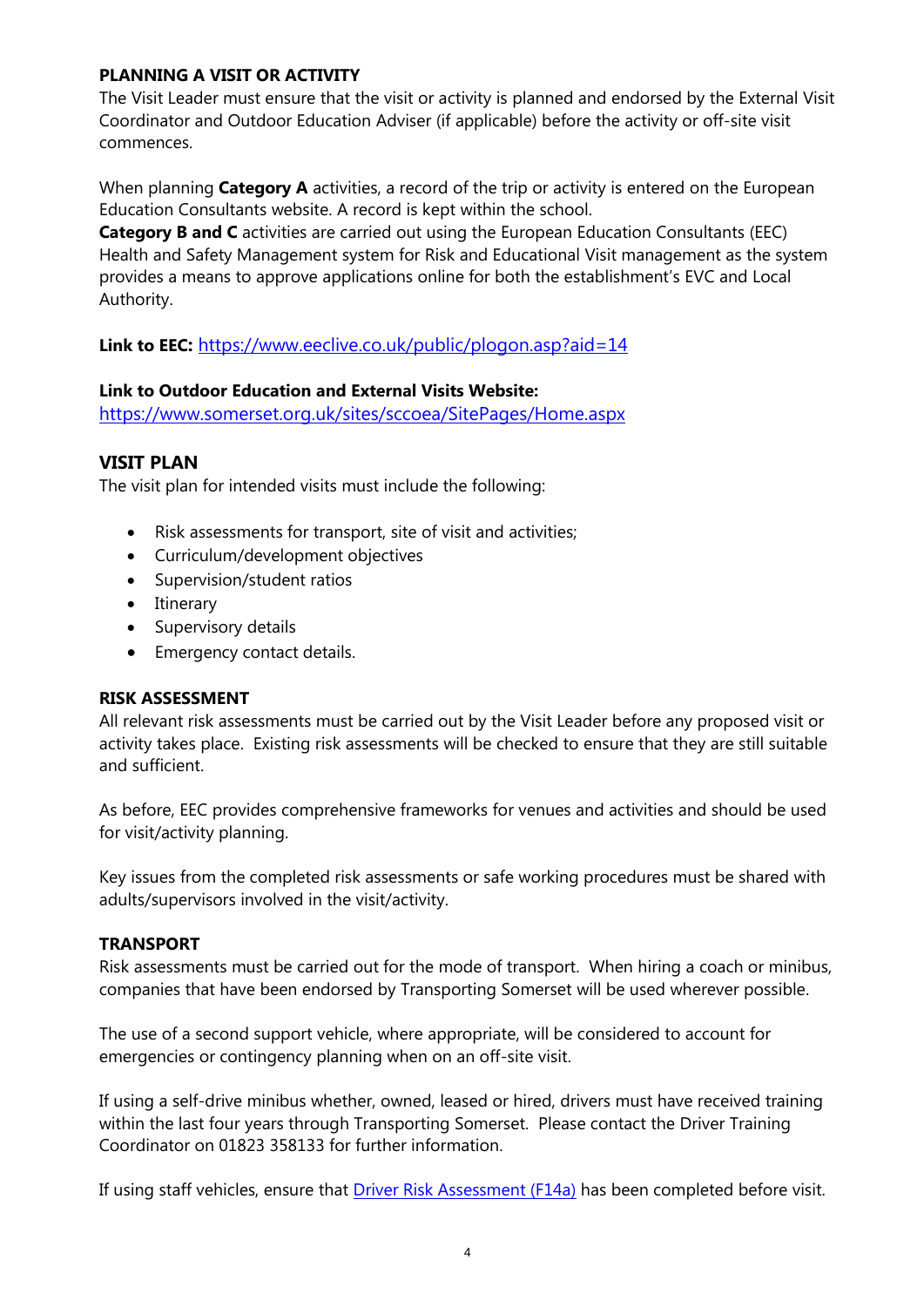Using vehicles belonging to parents is discouraged. If, however, the decision is made to use a parent's vehicle the driver risk assessment (F14a) **must** be completed and a DBS check performed before the visit/activity takes place.

# **Communication with Parents**

The parents of young people taking part in an off-site activity will be provided with all appropriate information about the intended visit. Whilst consent is not required for off-site activities that take place during the school day (as these are covered by the permission given by parents at the start of Year 9), parents must give their permission in writing before a student can be involved in any off-site activities scheduled to take place outside of normal school hours or considered to be 'higher risk' e.g. overnight trips, residentials and adventurous activities classed as Category B and C trips and activities.

# **FURTHER HEALTH AND SAFETY CONSIDERATIONS**

Adults accompanying the group(s) on the visit/activity must be informed of the emergency procedures by the Visit Leader and provided with an emergency telephone number. This will normally be the establishment number, but where an activity extends beyond the normal working day, the telephone number of a designated emergency contact should be provided (this is normally a member of SLT).

The School Office must be provided with a list of everyone, students and adults, travelling with the group, together with a copy of the itinerary for the activity (print out of the summary sheet from software).

The safety of the group(s), especially the students, is of paramount importance. During the activity, the Visit Leader must take whatever steps are necessary to ensure that safety. This involves taking note of any information relating to medical or dietary requirements, and ensuring that students are both safe, well and are always looked after.

Prior to an activity, if it is felt that the behaviour of an individual student is likely to compromise the safety of others, the Visit Leader should discuss with the Head Teacher or Deputy Headteacher measures to put in place to enable the student to take part, especially if part of the curriculum. An example of these measures could be an Individual Safety Plan supporting extra supervision.

# **DATA PROTECTION**

Personal data includes information by which an individual can be identified. Items commonly used for off-site visits where personal data may be managed by the school includes:

- Consent Forms (likely to reference names, addresses, dietary and medical requirements)
- Emergency Contact Information
- Care Plans
- Photographs (e.g. of activities that the young people have completed)

Retention and use of this information will only be used for the safety and welfare of the student where consent has been given by the student's parent or guardian. This data will be:

- Stored securely
- Only kept for reasons of student protection and welfare in association with off-site visits
- Will be destroyed once the data is no longer required.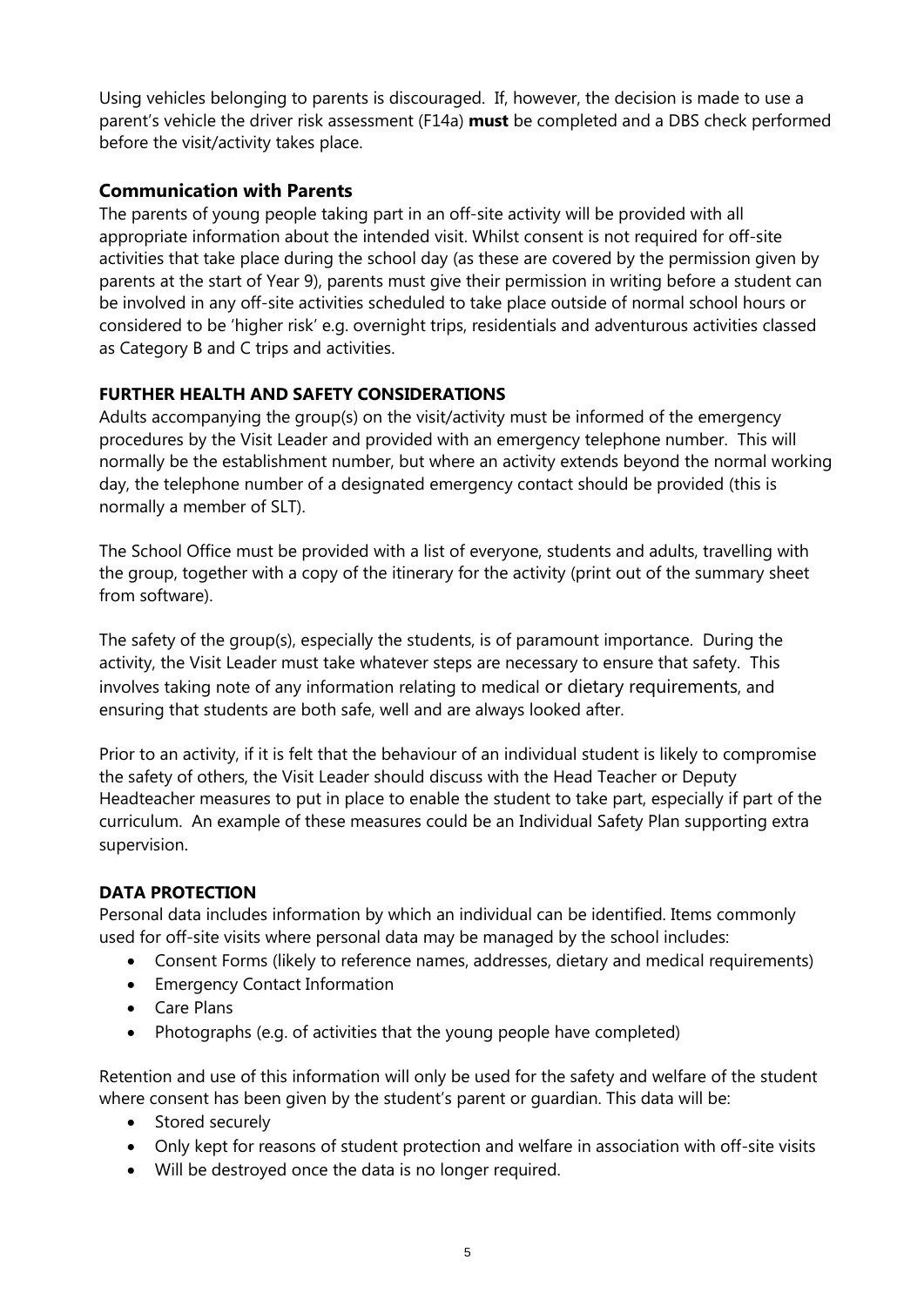This is consistent with the School's Privacy Policy and Data Protection procedures.

# **ACCIDENTS/INCIDENTS**

In the event of an accident or incident during an off-site activity, the school will follow its own accident or incident reporting procedures. Where significant accidents occur (e.g. hospitalisation of the injured party, major injury etc), the school will record the incident on the EEC Health and Safety Management System, to account for further investigation and possible reporting to the Health & Safety Executive.

# **MONITORING AND REVIEW**

It is good practice to monitor and review the successes and failures of off-site activities in line with the school curriculum/development objectives. This is to ensure that off-site visits provide enrichment and positive experiences that off-site visits are designed to deliver. An external review form is available on the SCC Outdoor Education website:

[https://www.somerset.org.uk/sites/sccoea/SiteAssets/SitePages/Templates%20and%20Forms/EVR](https://www.somerset.org.uk/sites/sccoea/SiteAssets/SitePages/Templates%20and%20Forms/EVR_External_Visit_Review%20(4).doc) External Visit Review%20(4).doc

This policy is monitored by the appropriate Committee of the Governing Body and will be reviewed every two years, or before if necessary.

Signed\_\_\_\_\_\_\_\_\_\_\_\_\_\_\_\_\_\_\_\_\_\_\_\_\_\_\_\_\_\_\_\_ Date \_\_\_\_\_\_\_\_\_\_\_\_\_\_\_\_\_

# **FURTHER GUIDANCE AND HELP**

Health & Safety Executive: School trips and outdoor learning activities: <http://www.hse.gov.uk/services/education/school-trips.pdf>

Learning outside the classroom: <http://www.lotc.org.uk/>

Outdoor Education National Advisors Panel: <http://oeapng.info/>

Somerset County Council Outdoor Education Website (SCCOEA): <https://slp.somerset.org.uk/sites/sccoea/SitePages/Home.aspx>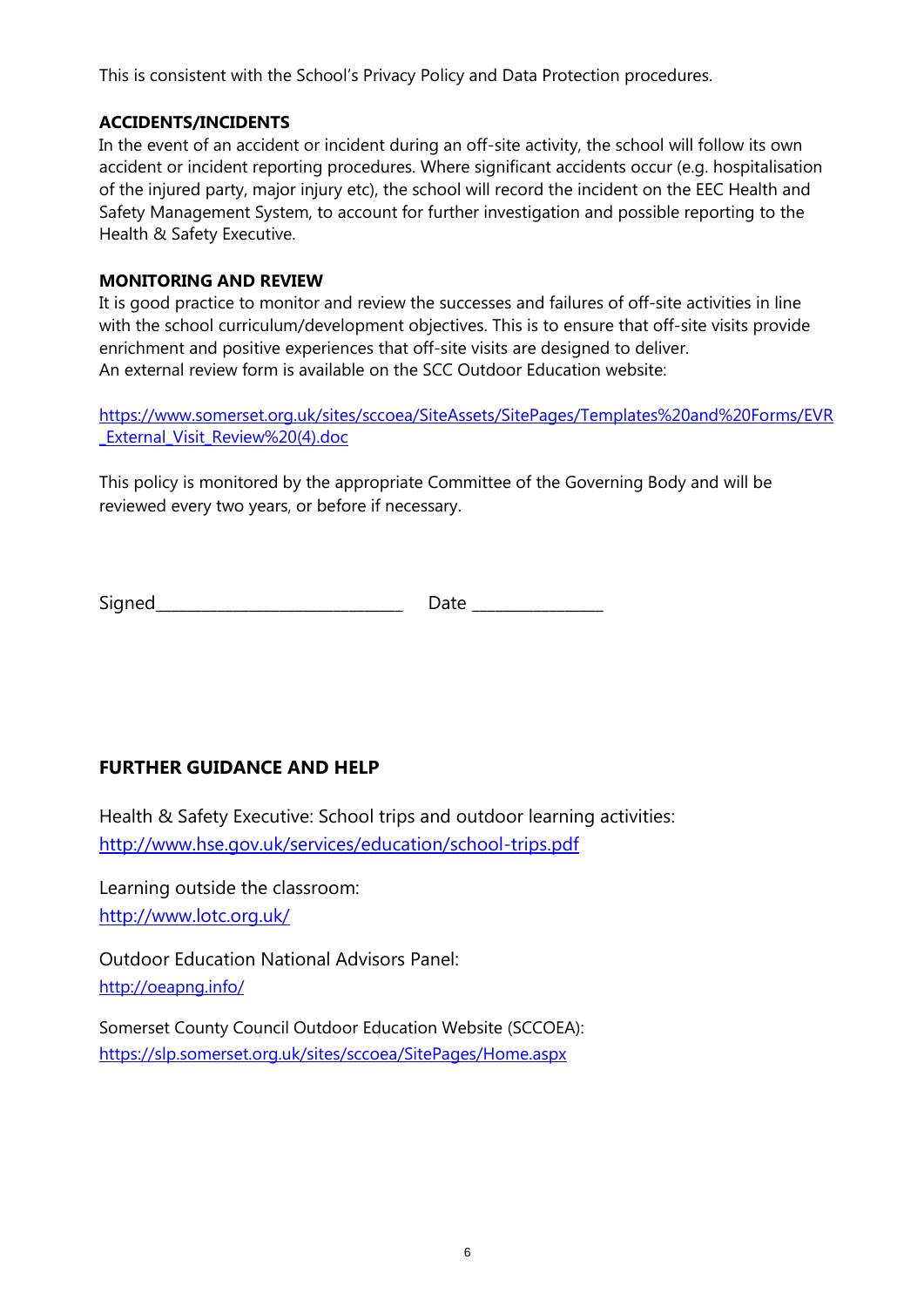# **Appendix 1**

# **Visit Leaders Check List - Planning and Organisation**

Having previously obtained permission for your proposed trip from SLT and your curriculum lead:

**NB please endeavour to complete all tasks electronically as we are currently trying to achieve a PAPERLESS trail to save on resources.** 

## **Start of the Planning Process**

 $\Box$  provide EVC Admin with trip application details including the purpose of visit, clear educational objectives, destination, transport method(s), anticipated staffing and student numbers and a comprehensive itinerary.

- $\Box$  trip applications must be submitted to the EVC Admin in a timely fashion: Category A - Day trips 3 weeks in advance (non-adventurous, local activities) Category B - Adventurous, foreign or residential visits 3 months in advance Category C – Duke of Edinburgh's Awards activities 4 weeks in advance ATD Activities – 4 weeks in advance due to the number of day trips taking place
- ☐ discuss trip with EVC Leader (School Business Manager)

☐ under **NO** circumstances should staff give out their own personal telephone numbers to parents or students. Therefore, **all** Trip Leaders must book a school mobile phone via the Finance Office. This number must be given to students to use on the day in the case of an emergency. Parents should not have the Trip Leaders telephone number. If a trip takes place within school hours parents should telephone the school if they needed to make contact. If the trip takes place out of school hours Parents should be contacting the Out of Hours contact number.

Please note the school phones cannot be diverted to your mobile number. You MUST therefore take the handset with you.

 $\square$  a school DDI telephone number is now the Out Of Hours contact number. If your trip includes hours outside of the school day parents must be given **01460 270 124** as their point of contact. Please explain this number is **ONLY** operational during the trip.

 $\Box$  Trip leaders MUST arrange with SAT and SEM for call diversions to take place. We will need to know which member of SLT is acting as your Emergency Contact and the relevant dates. The call diversion is then set in school from a handset in the DOL's office. We CAN NOT do this remotely so please ensure you have remembered to speak to us in advance and confirm on the day / preceding day that it has been done.

 $\Box$  submit your parental trip letter to the School Business Manager for approval and printing.

 $\Box$  ensure cover requests via gold forms have been submitted and approved and that Kym Toms is aware of anyone's intended absence during a timetabled teaching period.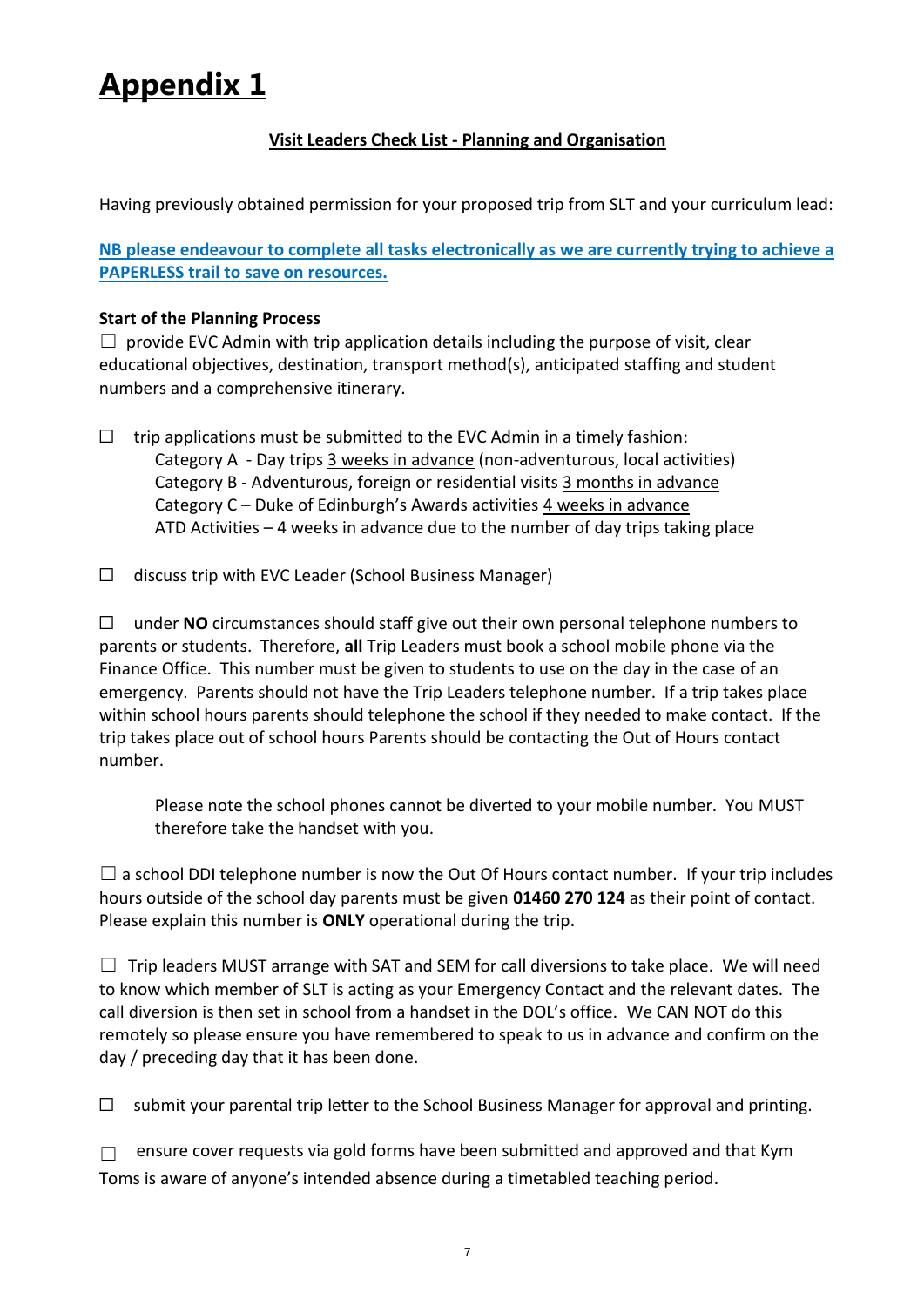$\Box$  ensure you have established any behavioural / SEN needs amongst the group and raised risk assessments accordingly. Please see Jade Noake or Julie Kneafsey to discuss.

 $\Box$  ensure you have established any requirements arising from Student Medical Plans. These are located at

R Drive \ Teachers \ \_LSD \ Healthcare Plans \ Medical Plans \ 2018.2019 Please see Jo Taylor to discuss if further advice is required.

 $\Box$  if your trip includes a wheelchair user please ensure speak to Sarah Coombe re washroom facilities required on site (a disabled toilet is not necessarily adequate).

# **Planning and Application Process**

 $\Box$  book your required transport with the Finance Office. If your trip includes a wheelchair user please ensure you have arranged suitable transport with Cathy Bailey.

 $\Box$  let the kitchen know in advance that you are taking a group of students off site (inc. student numbers) so that they can adjust catering / provide packed lunches for free school dinner students

 $\Box$  let staff know in advance that you are planning a trip and students will be absent from lessons on that day (helps avoid trip and exam clashes)

 $\Box$  check all risk assessments and trip application information and ensure that it is suitable and sufficient before our EVC Admin submits the electronic application for approval. Trip Leaders need to provide specialist risk assessments if required and work with the School Business Manager or SENCO to create these.

**Note: Risk assessments should be completed for each activity and in most cases they will be generic. Regular activities, e.g. Coach Travel will be reviewed on an annual basis by the health and safety co-ordinator. Visit Leaders need to ensure that they have looked at the relevant risk assessments for the activity and shared them with all supervisors who are involved – it will NOT require reviewing or completing a new one for each visit.**

# **Week before departure**

 $\Box$  ensure that cover work is in place and Kym Toms is aware of anyone's intended absence during a timetabled teaching period.

 $\Box$  email all staff with a list of students who will be going

 $\Box$  ensure copies of your trip application and approved risk assessments (your Trip Application Pack) are passed to any staff accompanying the trip **PAPERLESS please**

 $\Box$  if your trip includes times outside of the school day provide full emergency contact information for students and staff to your nominated **Out Of Hours Contact** (arrange for someone from SLT). You will need to provide them with the names of those on the trip together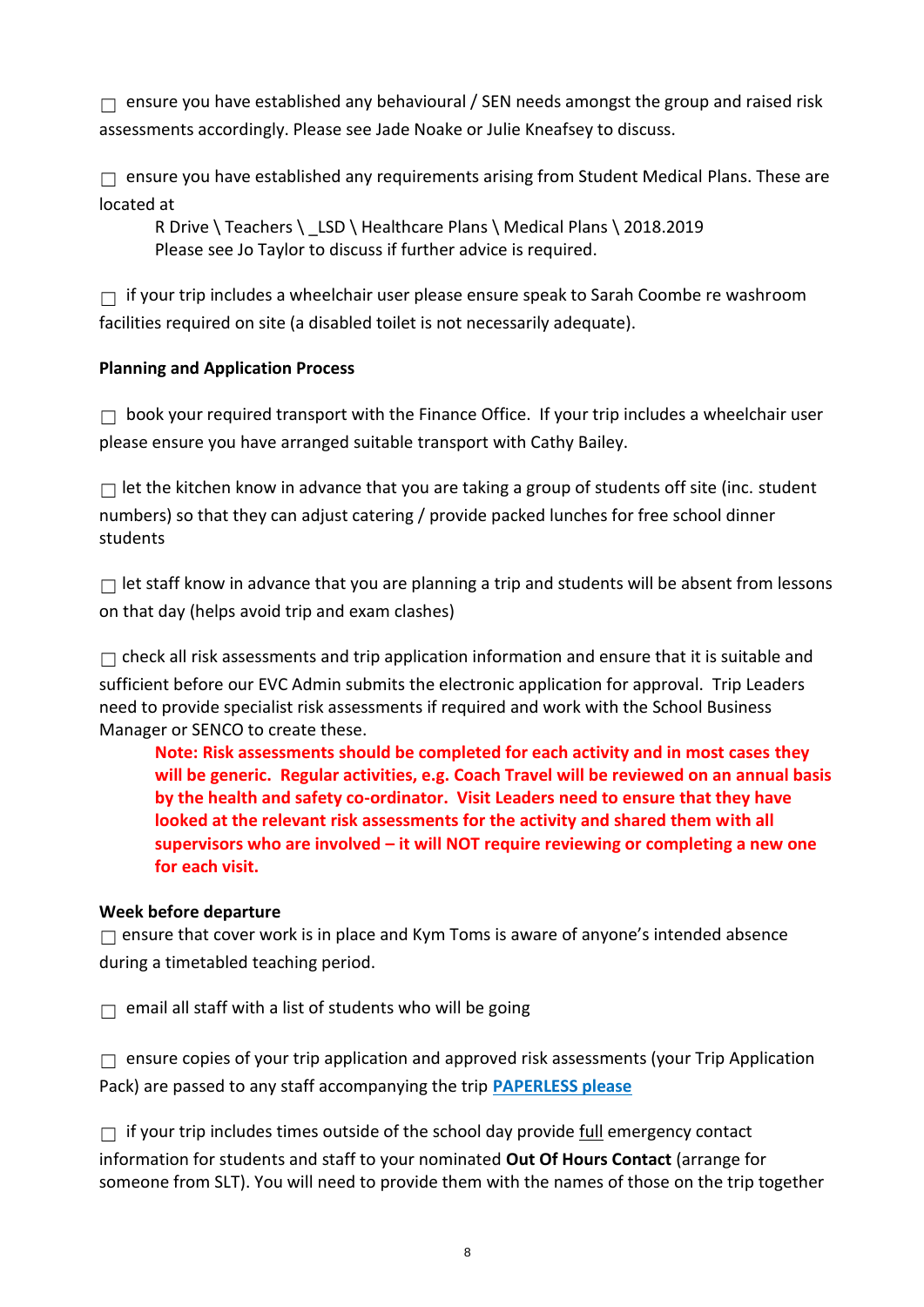with their next of kin information. They will also need a copy of your Trip Application Pack and a copy of the Emergency Contact Info for SCC. **PAPERLESS please If this information is not in place a week before hand SLT may cancel the trip.** 

 $\Box$  if your trip includes times outside of the school day a copy of the emergency contact information and Trip Application Pack must also be left in the Admin Office. **If this information is not in place a week before hand SLT may cancel the trip. PAPERLESS please**

 $\Box$  when the trip takes place within school hours please still provide a copy of your Trip Application Pack to the Admin Office so they can answer any queries as they arise

# **PAPERLESS please**

☐ provide Admin Office with mobile phone contacts for the day **PAPERLESS please**

 $\Box$  if your trip involves departures or returns outside of normal school hours please speak to the Site Team to ensure they are aware that there will be activity on site. If needed you can also arrange which areas of the school (classrooms and toilets) need to be unalarmed and open for students and staff.

☐confirm to School Business Manager and EVC Admin that all of the above have been completed (ie start of planning, planning and application and week before departure sections) by signing, dating and returning this form electronically

I confirm all of the above have been completed, any last minute updates will be given to The Admin Office and Out of Hours Contacts before the trip departure.

I confirm that I will ensure that all checklists containing personal data eg emergency contact lists are destroyed via the school confidential waste service once the trip is completed

Name

Signed

Dated

Trip Title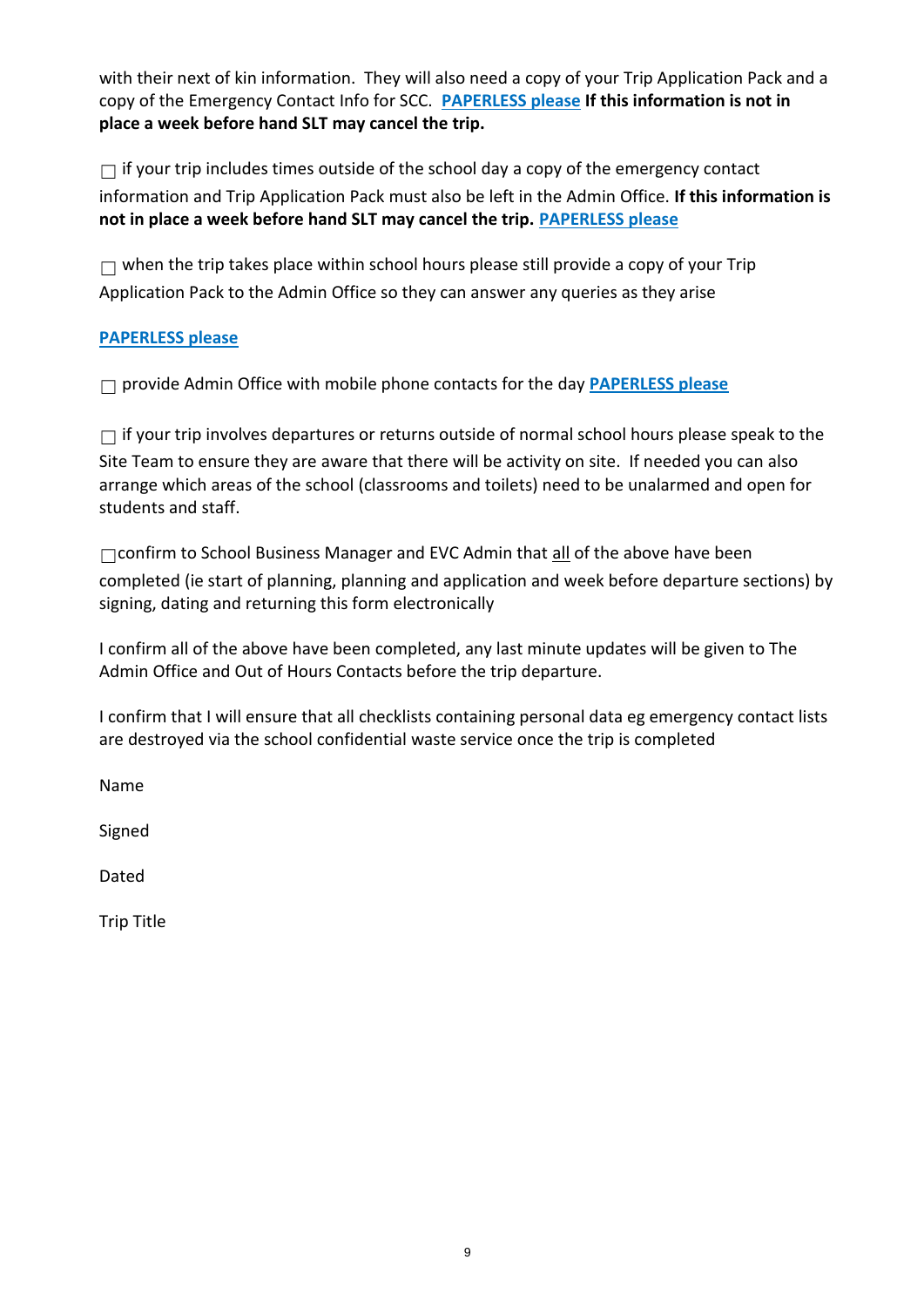#### **Visit Leaders Check List - Final Preparation and Post Trip**

#### **Day before departure**

 $\Box$  Trip Leader mobile – either collect from the Finance Office and take with you or ask the Finance Office to divert the school mobile number you previously booked to your own mobile. Reminder – diverted phones only forward voice calls not text messages and under **NO** circumstances should staff give out their own personal telephone numbers.

 $\Box$  Out of Hours mobile - if your trip includes hours outside of the school day, ask the Finance Office to divert the school mobile number(s) previously booked to your out of hours' contact(s). Reminder - diverted phones only forward voice calls not text messages and under **NO** circumstances should staff give out their own personal telephone numbers.

 $\Box$  please take a camera with you so that photos can be taken on the day. Andrew Jackson and Adele Lockie would appreciate these on your return for using on our social media sites, electronic boards, Wadham Words and future prospectus.

 $\Box$  please arrange for a student to complete a short write up of your trip within a week of the activity

#### **On the day of your trip you will need to**

 $\Box$  ensure relevant risk assessments have been carried out by the Visit Leader before any proposed visit or activity takes place. Refer to your Trip Application Pack.

 $\Box$  provide 2 copies of the registers detailing staff and students participating on the day, distributed as follows - to the Admin Office for Attendance Office to complete Attendance records and to Access & Inclusion Team for EDS purposes

 $\Box$  ensure you collect the free school meals to take on the trip (or organise their collection on your behalf)

☐as the designated First Aider you are the person responsible for collecting the First Aid Kit from Adele Lockie, taking it on the trip and returning it to her afterwards.

□ ensure Admin Office have your full trip information pack to hand

□ ensure Admin Office have mobile phone contact details to hand

#### **Additional requirements that may apply**

 $\Box$  as your trip has an out of hours' departure pls contact your Emergency Contact to confirmation that all

anticipated participants (staff and students) are present as you leave Wadham (or detail any amendments) and then contact the school office after 8am to confirm the same (on a working day)

 $\Box$  as your trip has an out of hours' return time pls contact your Emergency Contact to confirmation that all participants (staff and students) have safely returned to Wadham and the trip is now complete.

#### **After the trip**

 $\Box$  ensure the student you asked to complete a short write up of your trip submits this to you within a week of the activity. Once checked send it to Adele Lockie in readiness for the next Wadham Words and AMJ for social media sites.

□ The Trip Leader must ensure that all checklists containing personal data eg emergency contact lists are destroyed via the school confidential waste service once the trip is completed.